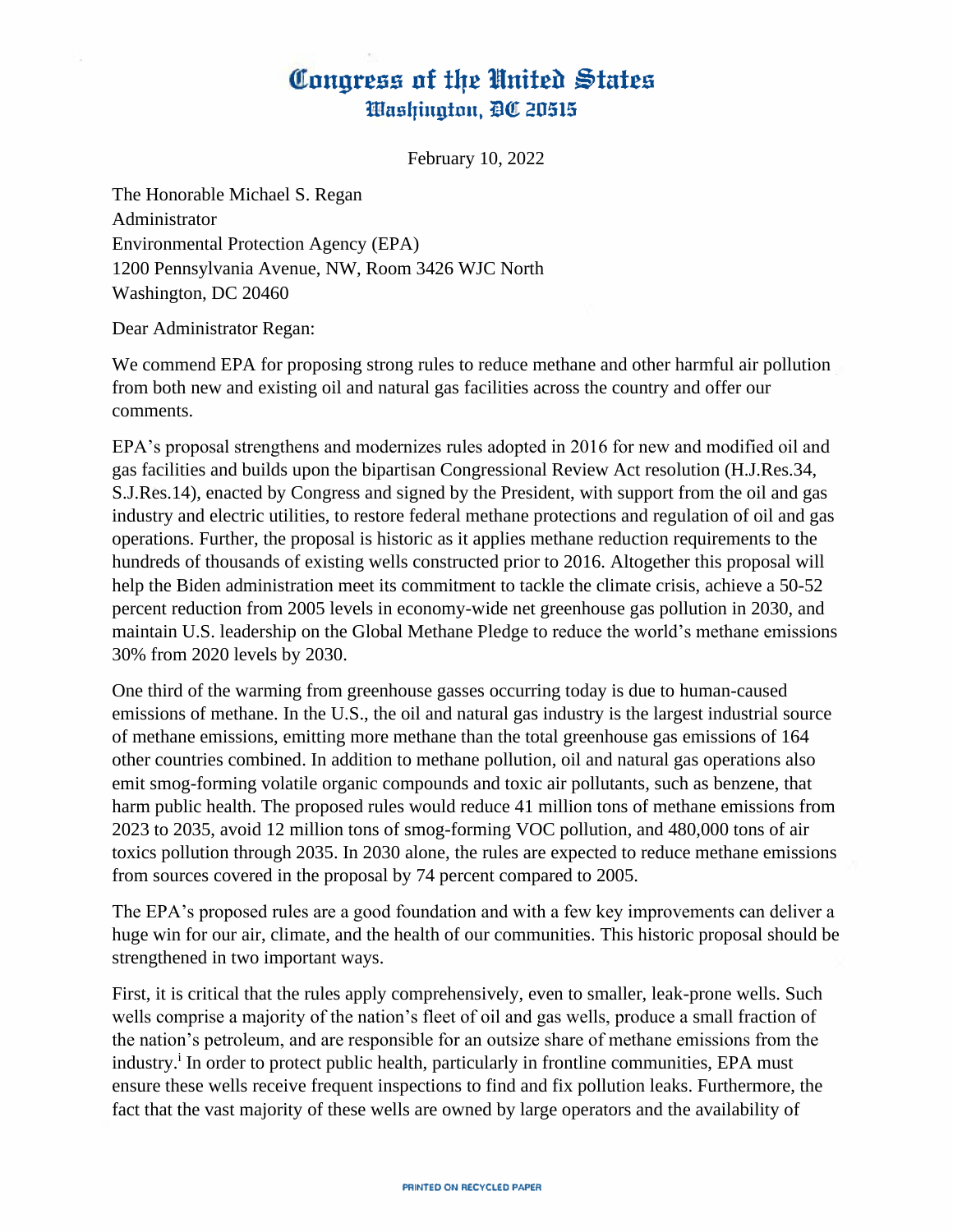technology for cost-effective leak monitoring and detection means any carve-outs or exemptions are simply unnecessary. Reducing methane emissions can create good, high-quality jobs. The methane mitigation service sector in the U.S. has nearly doubled in size since 2017 and would have further opportunity to grow.<sup>ii</sup>

Second, the new rules should put a stop to the wasteful and polluting practice of routine flaring of associated gas from oil wells. States such as Alaska, Colorado, and New Mexico have already taken this critical step. The agency has noted that flaring frequently occurs in routine, nonemergency situations or is used to bypass pollution control equipment, producing unacceptably high releases of sulfur dioxide and other pollutants including uncombusted methane.<sup>iii</sup> The World Bank's Zero Routine Flaring by 2030 Initiative has emphasized that flaring results in more than 400 million tons of  $CO_2$ -equivalent emissions every year and wastes a valuable resource.<sup>iv</sup> Ending the practice of routine flaring and ensuring the capture of natural gas that is currently being flared will mean more revenue opportunities for states and producers, which often contribute tax revenue to education, healthcare, and other essential services. Critically, this capture requirement would also result in less pollution for the same nearby communities as well as the environment. A final EPA regulation should end routine flaring in non-emergency situations to protect public health.

Thank you for your leadership, which comes at a pivotal point in the history of our planet. We appreciate your time and attention to our requests and applaud EPA for its efforts to turn the tide in the fight against global climate change.

Sincerely,

ver Jr. Alan Lowenthal Diana DeGette

 $\mu$  all  $\mu$ 

 $\mu$ 

Scott Peters Teresa Leger Fernández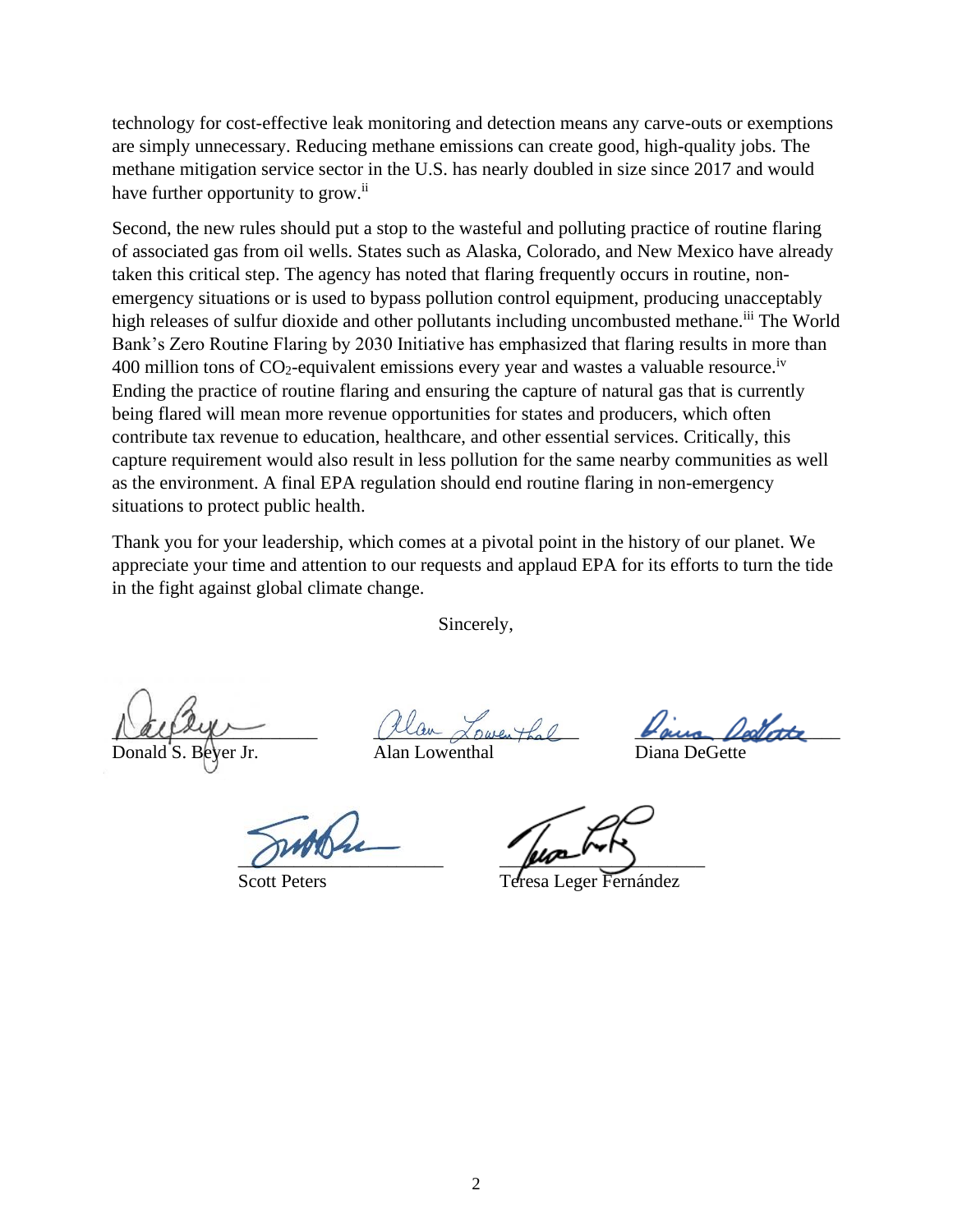Nanette Diaz Baugar

Earl Bhumen

Peter Welch

Eleanor H-Norton

**Eleanor Holmes Norton** 

<u>I She</u>

**Brad Sherman** 

A<br>Grace Meng

Marie Newman

wen Moore

Tony Cardenas

the reador

**Ted Deutch** 

May Gay Scanlen

Carolyn B. Malong

John B. Larson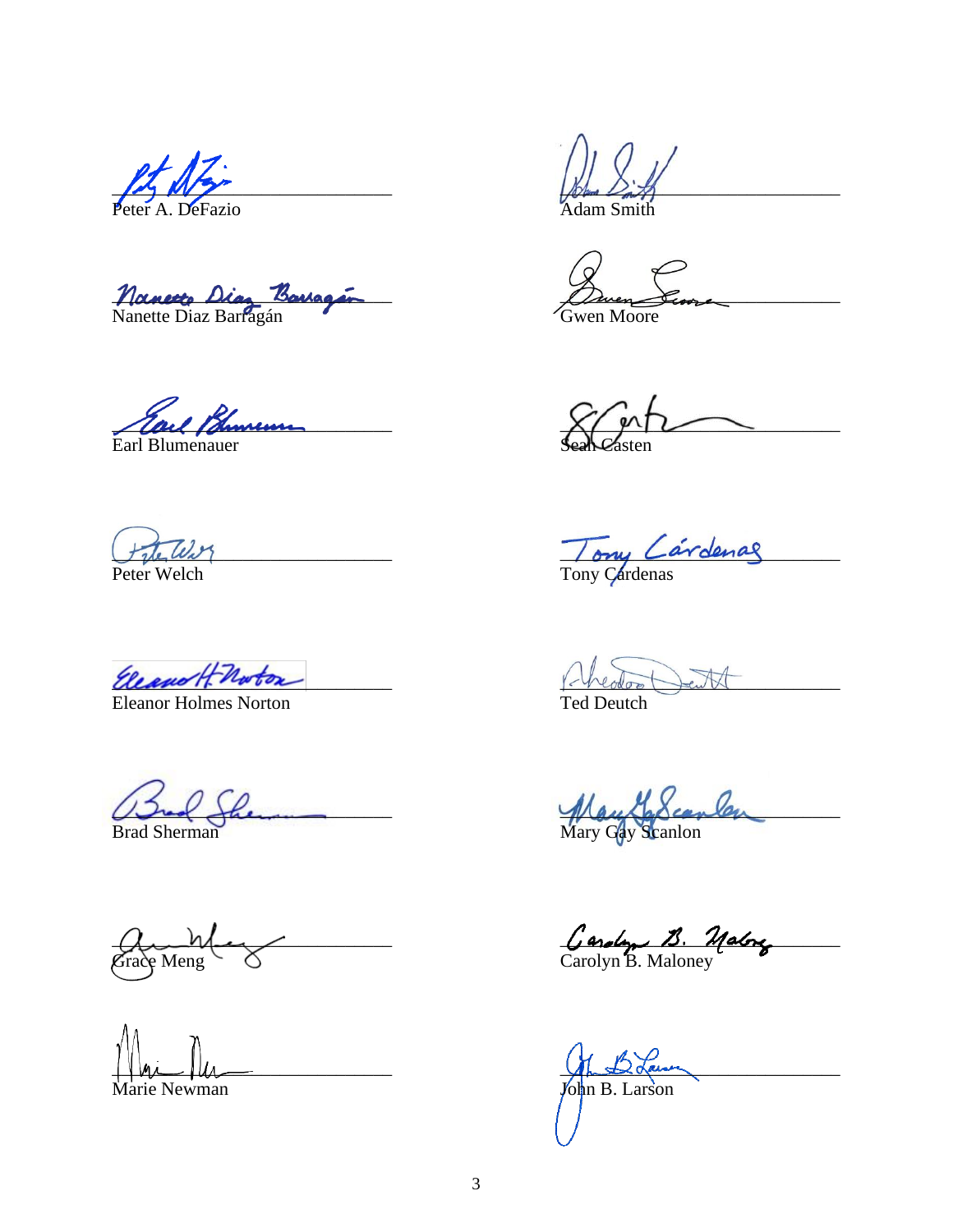$\overline{\text{Troy}}$  A. Carter, Sr.

 $\%$  Ke

Ro Khanna

Tike Doyle 

Jesus & Gauca 

Suzance Zonanici

 $\Delta$ ]  $\partial$  Cll<br>Salud Carbajal

Ancient Comment

Parkeda flail

Bonnie WatsurColome

Mark Jalang

KarenBass

Pfelanie A. Stans Hansbury

 $\frac{S}{S}$ <br>Jerrold Nadler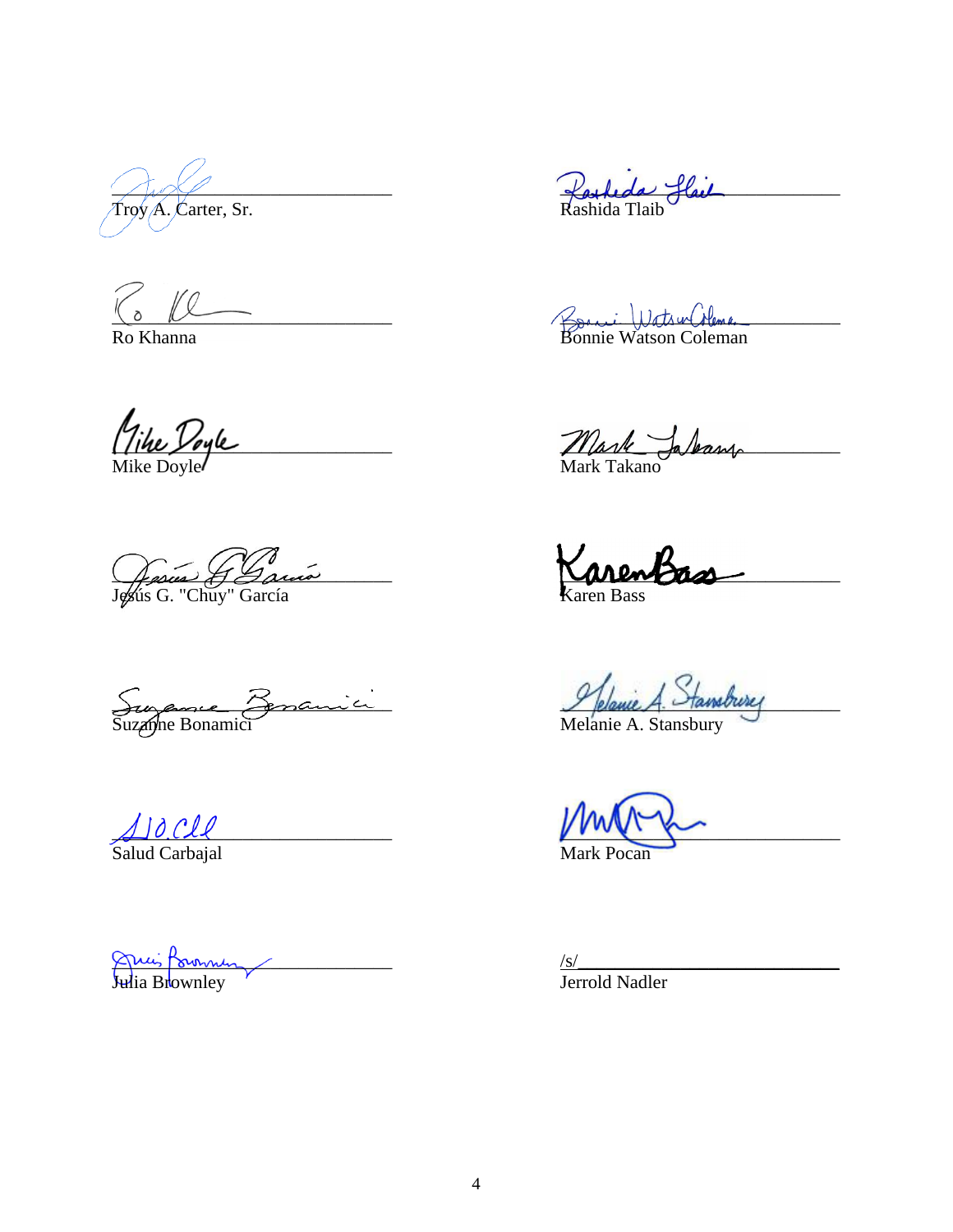Bach L fush

Com Malinowski  $\frac{1}{2}$ 

a Blunt Rochester

 $\frac{107}{20}$  hyperconnection  $\frac{107}{20}$ 

Mark DeSaulnier

Dua Titres

Dina Titus

fra Jane /////

Lucy MCBath 

John Gardenwend

Adress Lynnes<br>Adriano Espaillat

Barbau.  $\epsilon$ **Barbara** Lee

Wille Jen

Jame Parti

John Vargns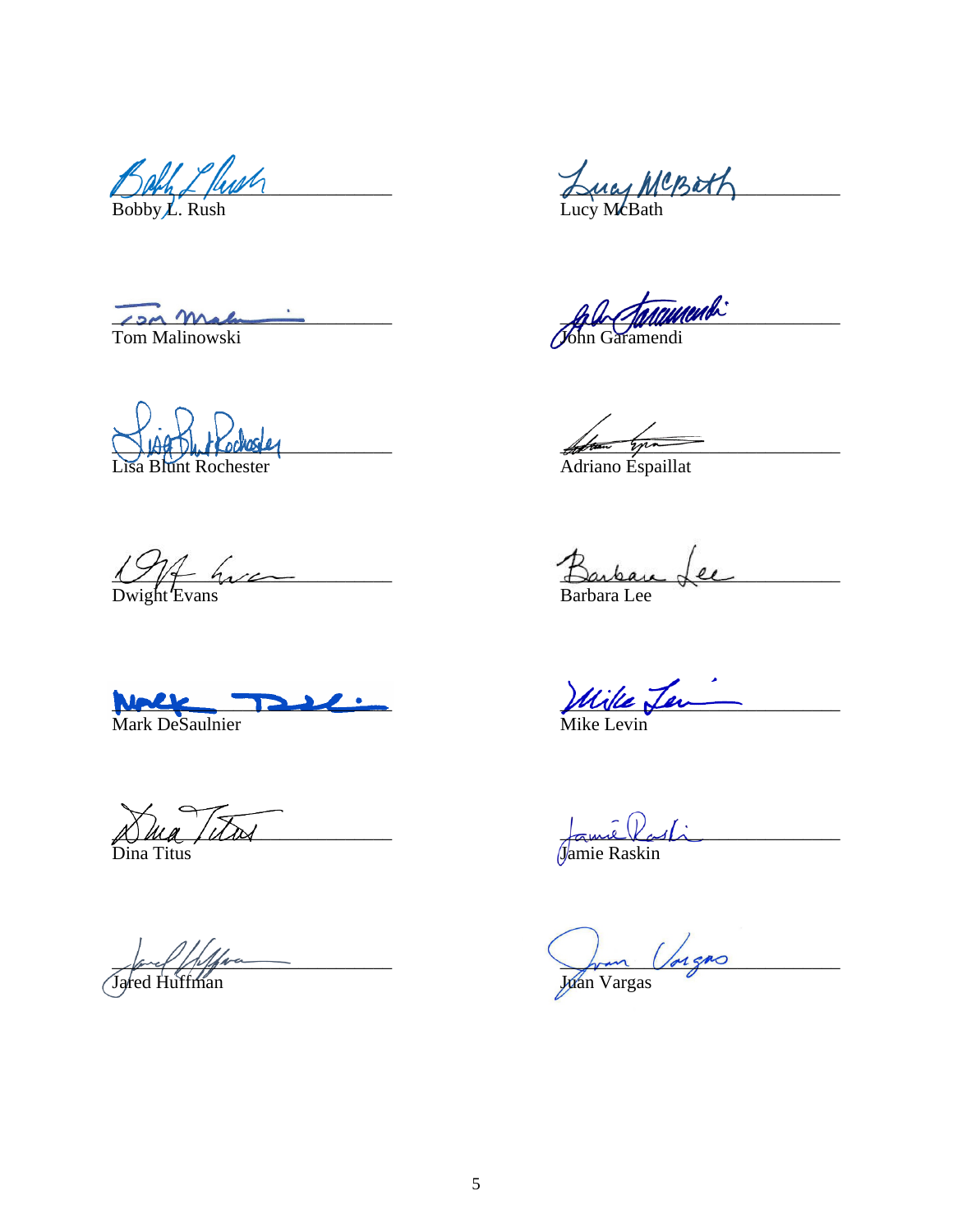Twide J. Saint

Juile Opy C

James P. Ure Domeon

Ence Swedende 

Raul M. Hujalva

 $\frac{S}{\text{Andr\'e Carson}}$ 

Manchine Janus

But M'allen

**Mille D** med 1

**Opel**  $leq$   $\sim$ 

 $\n *Domed M. Payne*, Tr.$ 

Vutte D. Clante

Vean<br>Cleaver, II

Fake Auchincloss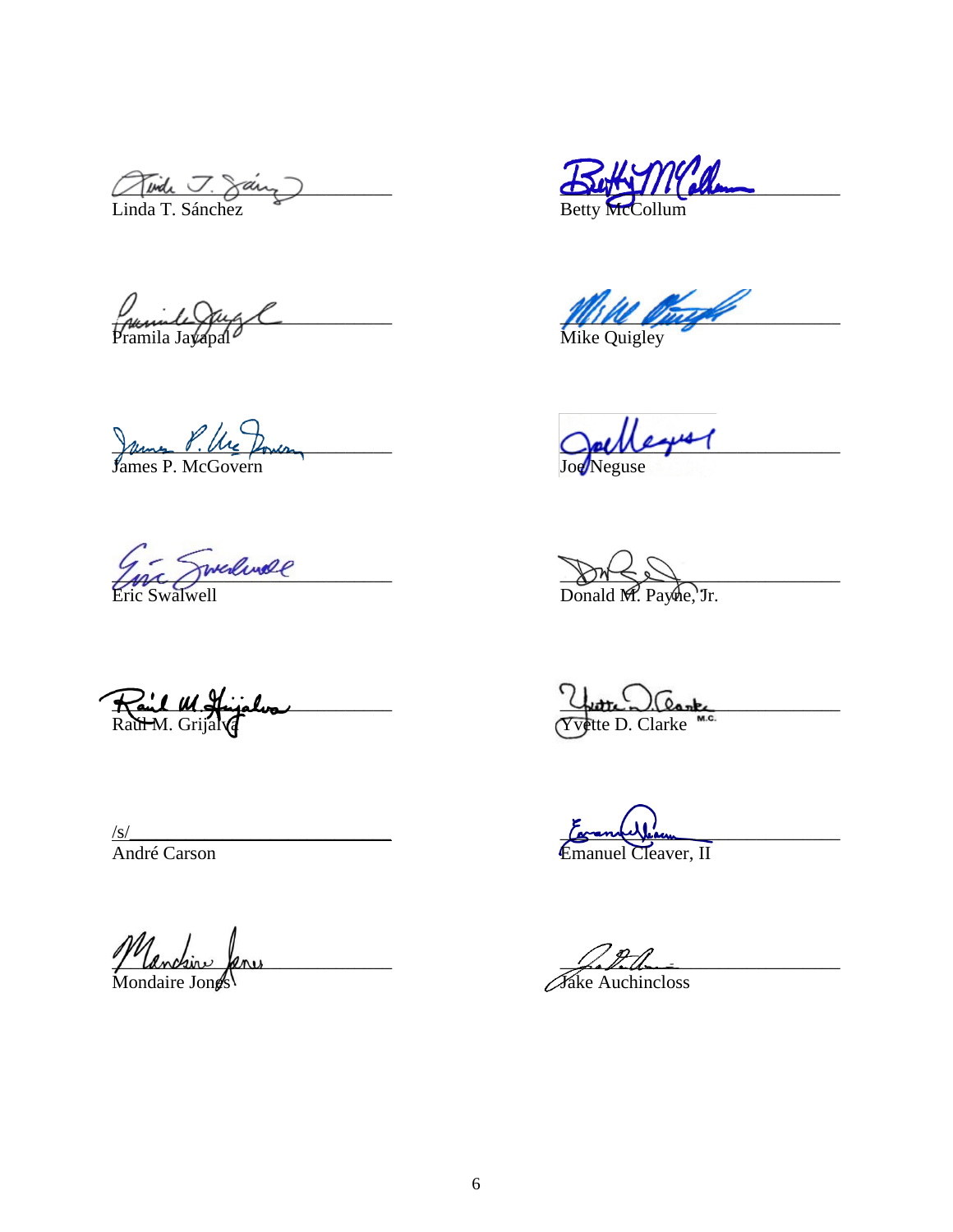Thomas R. Surggi

Debbie Dinyel

 $\frac{\sqrt{s}}{\text{John P. Sarbanes}}$ 

Jackie Sprier

Ted W Lien

Sara Jacobs

Hank Johnson

Steve Cohen Steve Cohen

 $\frac{1}{\sqrt{\frac{1}{\sqrt{\frac{1}{1}}}}\sqrt{\frac{1}{1}}}}$ 

 $\sqrt{\frac{1}{100}}$   $\frac{1}{100}$   $\frac{1}{100}$   $\frac{1}{100}$ 

Katur Porter

David Trone

General C. Connord

ase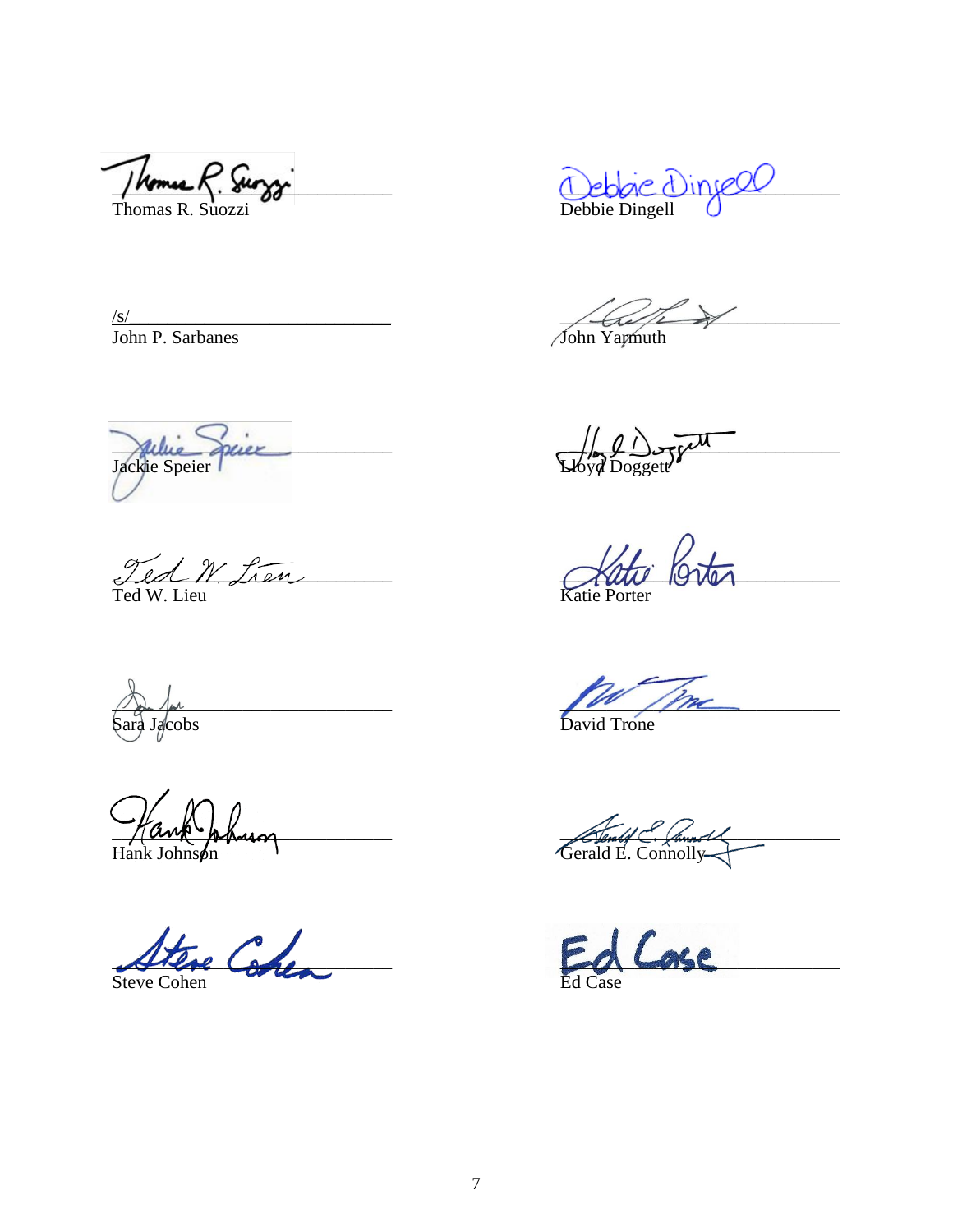A. Donald M'Eaching

Grant F Napolitano

 $K$  at he V henning Kathy Manning (1) and the Robert C. "Bobby" Scott

Jan Schalandy<br>Jan Schakowsky

 $\frac{1}{s}$ Marc Veasey Maxine Waters

Abigail D. Spanberger  $\theta$  Madeleine Dean

 $\frac{\sqrt{m\cdot h}}{\sqrt{m}}$ 

 $DUL$  sceler  $L$  Bundary  $t$ ,  $15.1$ 

Bill Foster **Brendan F. Boyle** 

 $K$  the  $C$  astor

 $\frac{\sqrt{\frac{1}{2}}}{\frac{1}{2}}$ 

 $\beta$